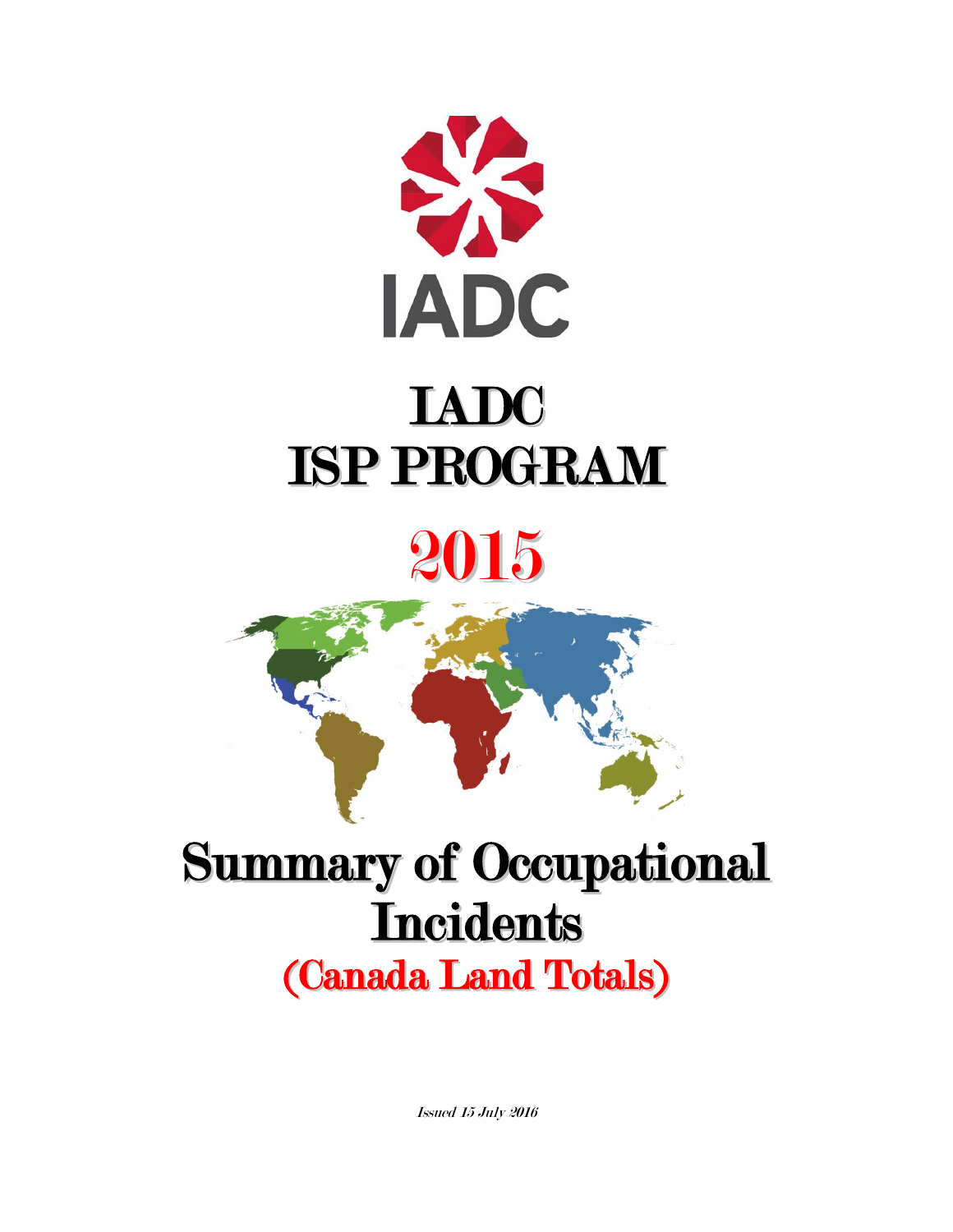

# Table of Contents

#### **(Table of Contents is Hyperlinked, Just click on Topic & go)**

| Canada Land Total Recordable Incidents by Time of Day (Chart 9) 100 |  |
|---------------------------------------------------------------------|--|
|                                                                     |  |
| IADC 2015 CANADA LAND PARTICIPANT DETAIL BY CATEGORY (TABLE 2) 12   |  |
|                                                                     |  |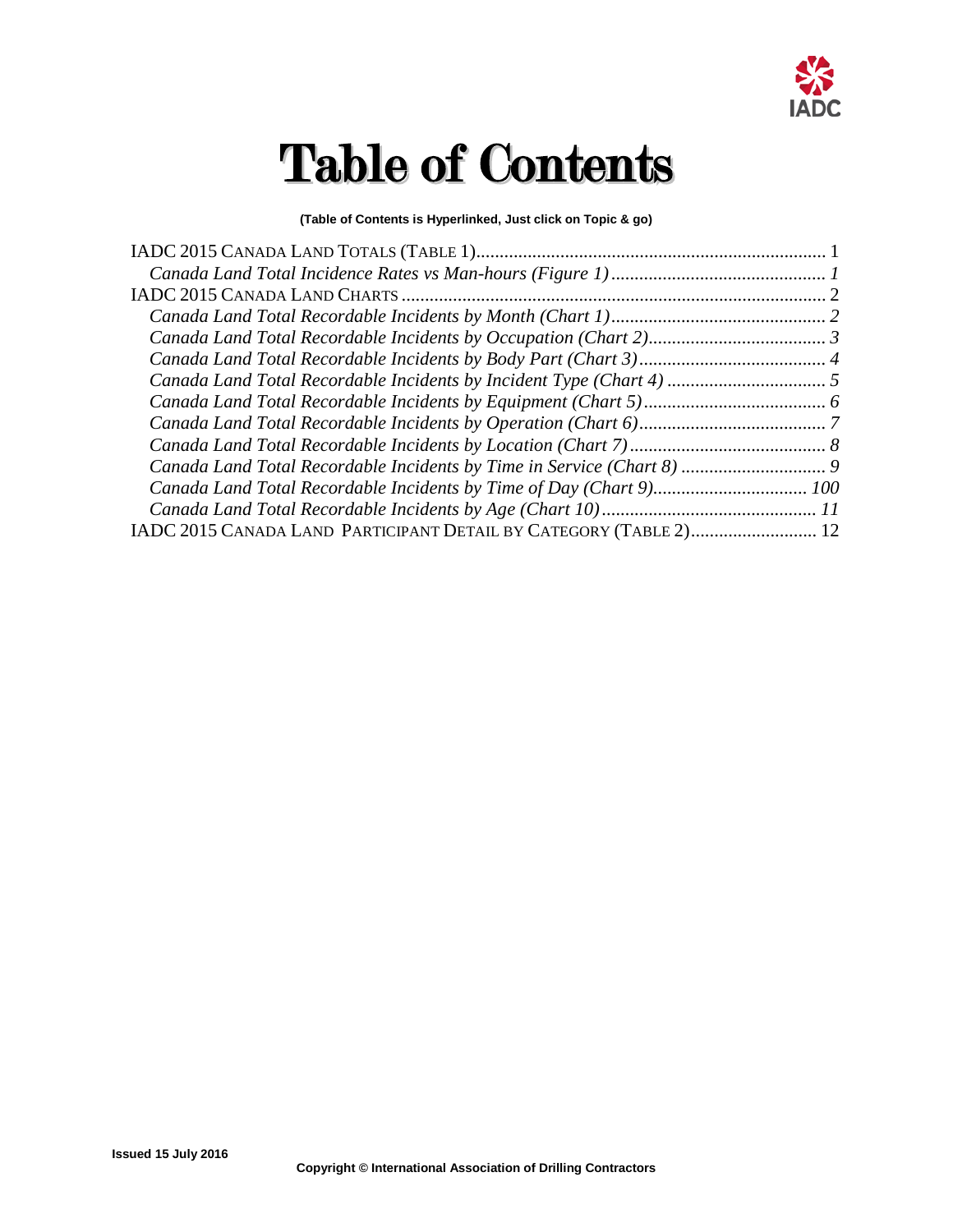

### **IADC 2015 Canada Land Totals (Table 1)**

<span id="page-2-0"></span>

|                                          | Total     |
|------------------------------------------|-----------|
| <b>Total Manhours</b>                    | 1,473,827 |
| <b>Total Medical Treatment Incidents</b> |           |
| <b>Total Restricted Work Incidents</b>   | 2         |
| <b>Total Lost Time Incidents</b>         |           |
| <b>Total Fatalities</b>                  | 0         |
| <b>Total Recordables</b>                 | 10        |
| <b>MTO Incidence Rate</b>                | 0.95      |
| <b>RWC Incidence Rate</b>                | 0.27      |
| <b>LTI Incidence Rate</b>                | 0.14      |
| <b>LTI Frequency Rate</b>                | 0.68      |
| <b>DART Incidence Rate</b>               | 0.41      |
| <b>DART Frequency Rate</b>               | 2.04      |
| Recordable Incidence Rate                | 1.36      |
| Recordable Frequency Rate                | 6.79      |

#### **Companies Reporting: Land – 4**

Medical Treatment Incidence Rate = MTOs X 200,000 Restricted Work Incidence Rate = RWCs X 200,000<br>Lost Time Incidence Rate = LTIs + FTLs X 200,000 DART Incidence Rate = LTIs + RWC X 200,000 DART Frequency Rate = LTIs + RWC X 1,000,000<br>Recordable Incidence Rate = RCRD X 200,000 Recordable Frequency Rate = RCRD X 1,000,000

Lost Time Incidence Rate = LTIs + FTLs X 200,000 Lost Time Frequency Rate = LTIs + FTLs X 1,000,000<br>DART Incidence Rate = LTIs + RWC X 200,000 DART Frequency Rate = LTIs + RWC X 1,000,000 Recordable Frequency Rate = RCRD  $X$  1,000,000

<span id="page-2-1"></span>

### **Canada Land Total Incidence Rates vs Man-hours (Figure 1)**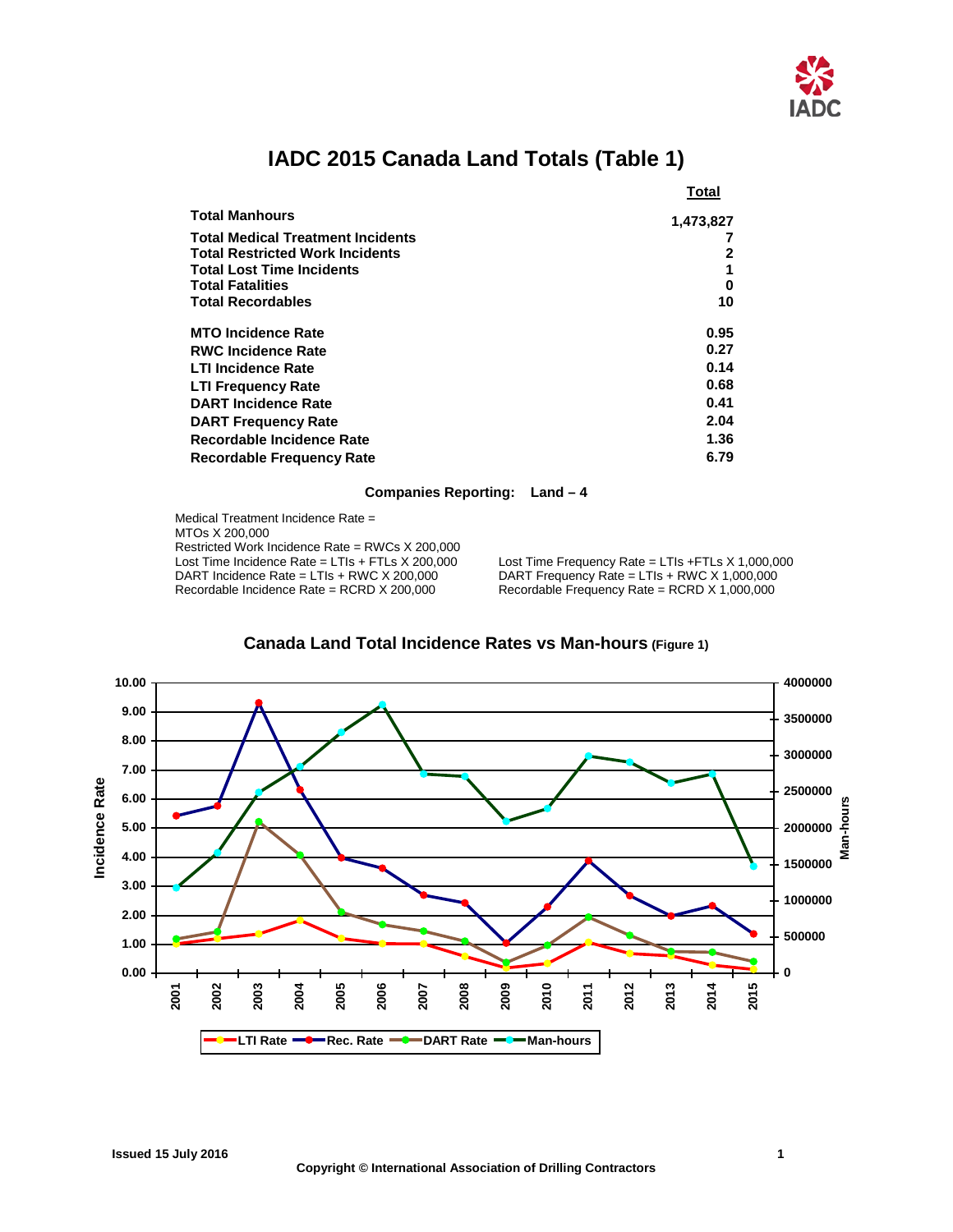

#### **IADC 2015 Canada Land Charts Note: There was only one Lost Time Incident recorded for 2015, therefore there will not be any charts. Canada Land Total Recordable Incidents by Month (Chart 1) Based on 10 Incidents**

<span id="page-3-1"></span><span id="page-3-0"></span>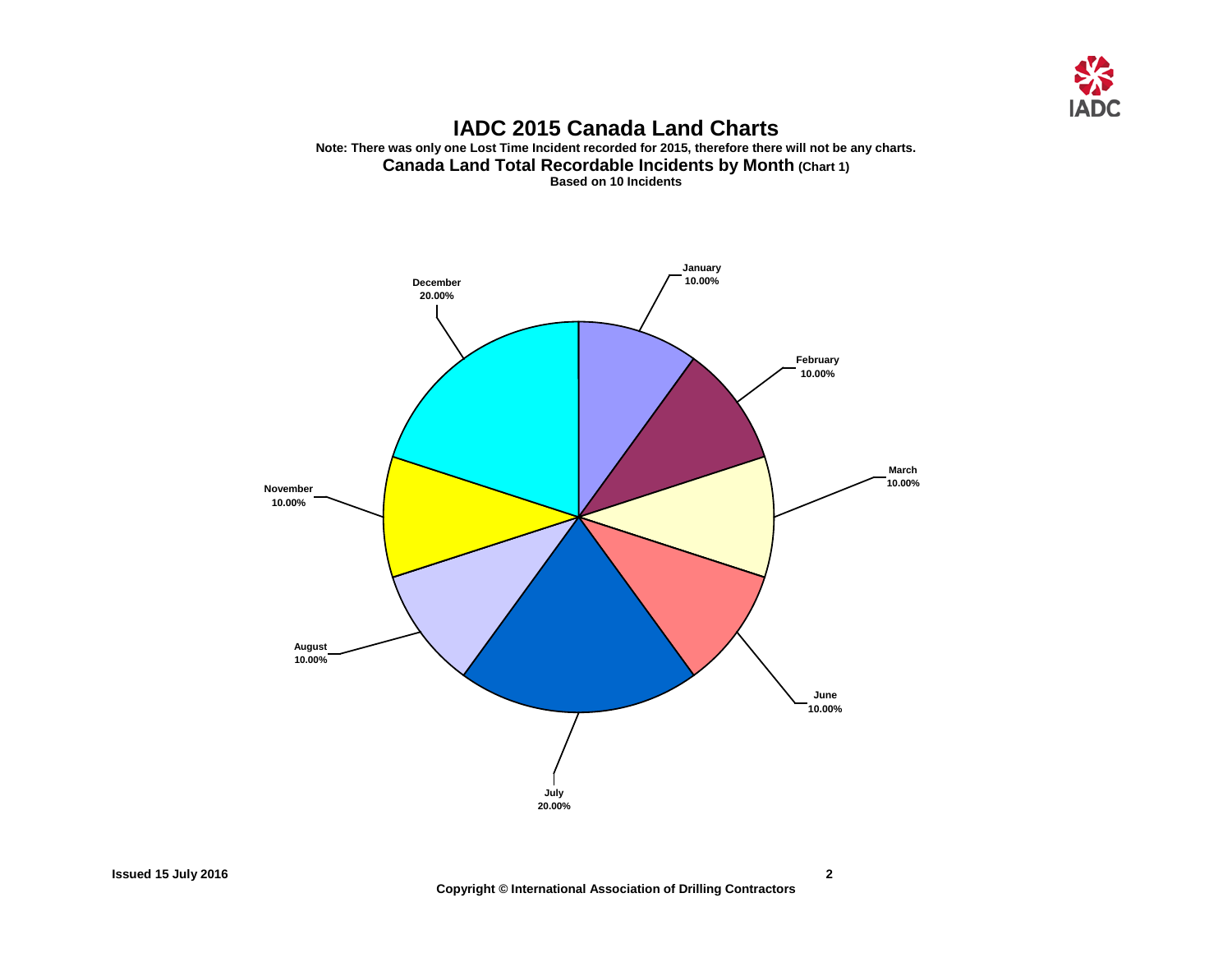

#### **Canada Land Total Recordable Incidents by Occupation (Chart 2) Based on 10 Incidents**

<span id="page-4-0"></span>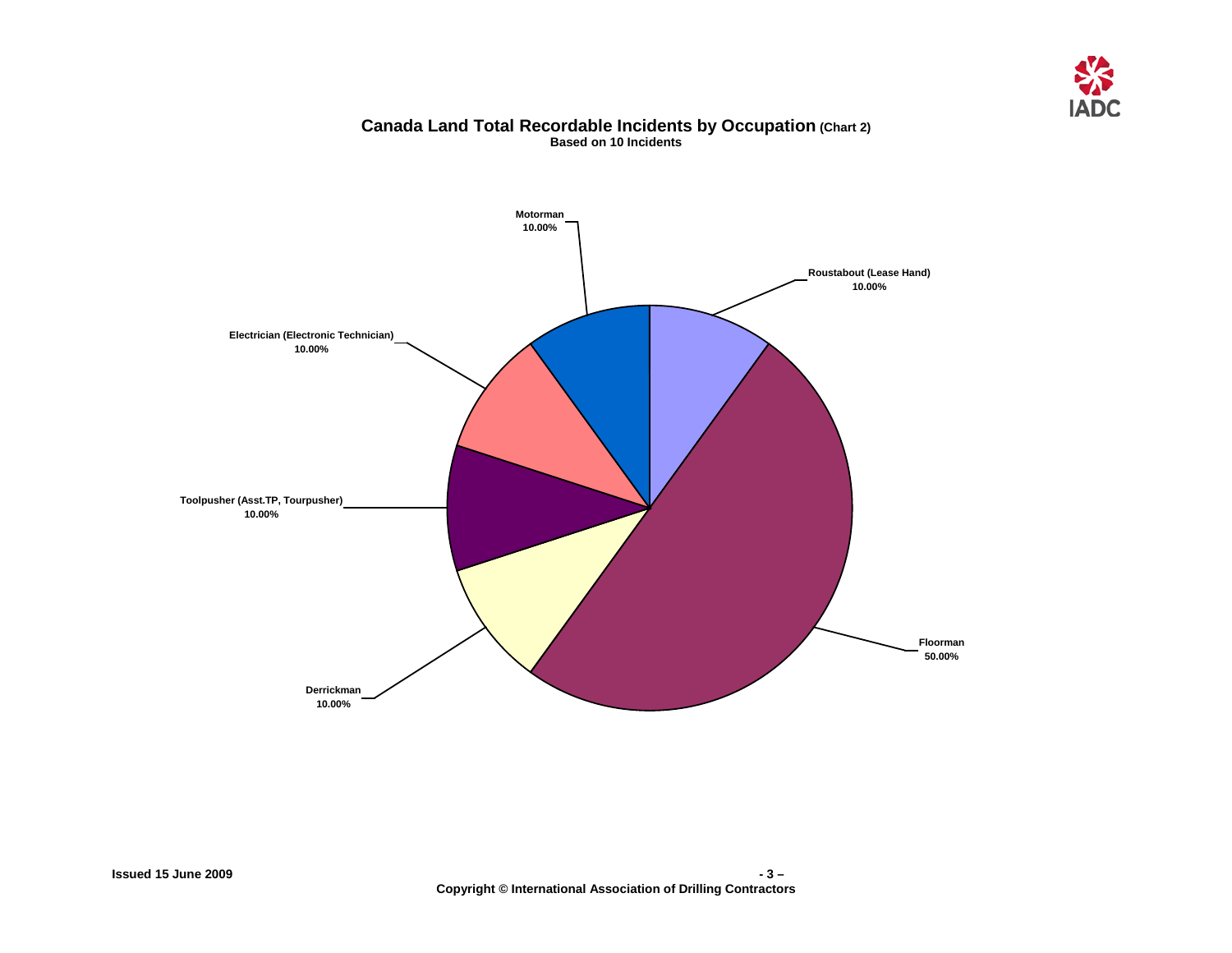

<span id="page-5-0"></span>

#### **Canada Land Total Recordable Incidents by Body Part (Chart 3) Based on 9 Incidents**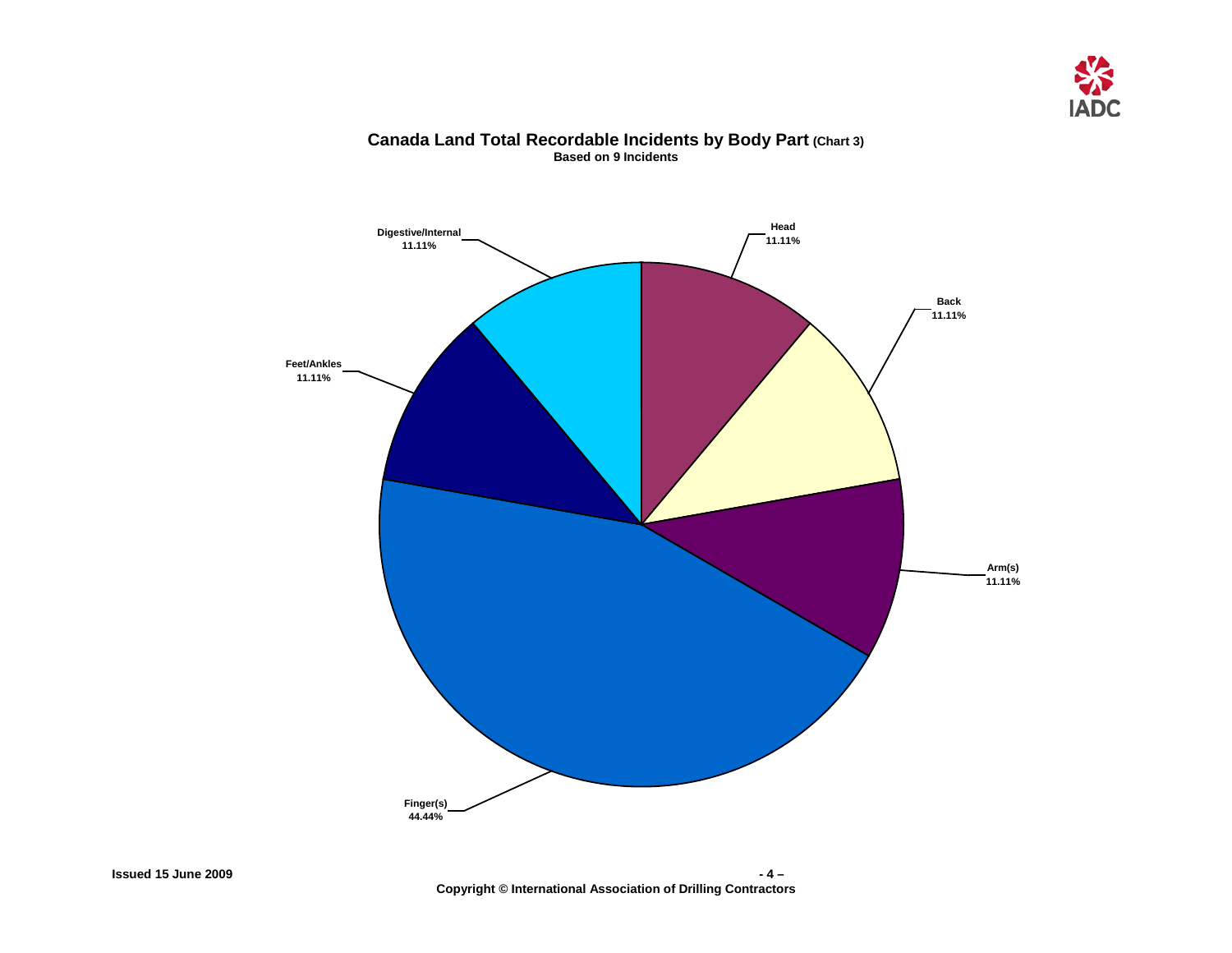

#### **Canada Land Total Recordable Incidents by Incident Type (Chart 4) Based on 10 Incidents**

<span id="page-6-0"></span>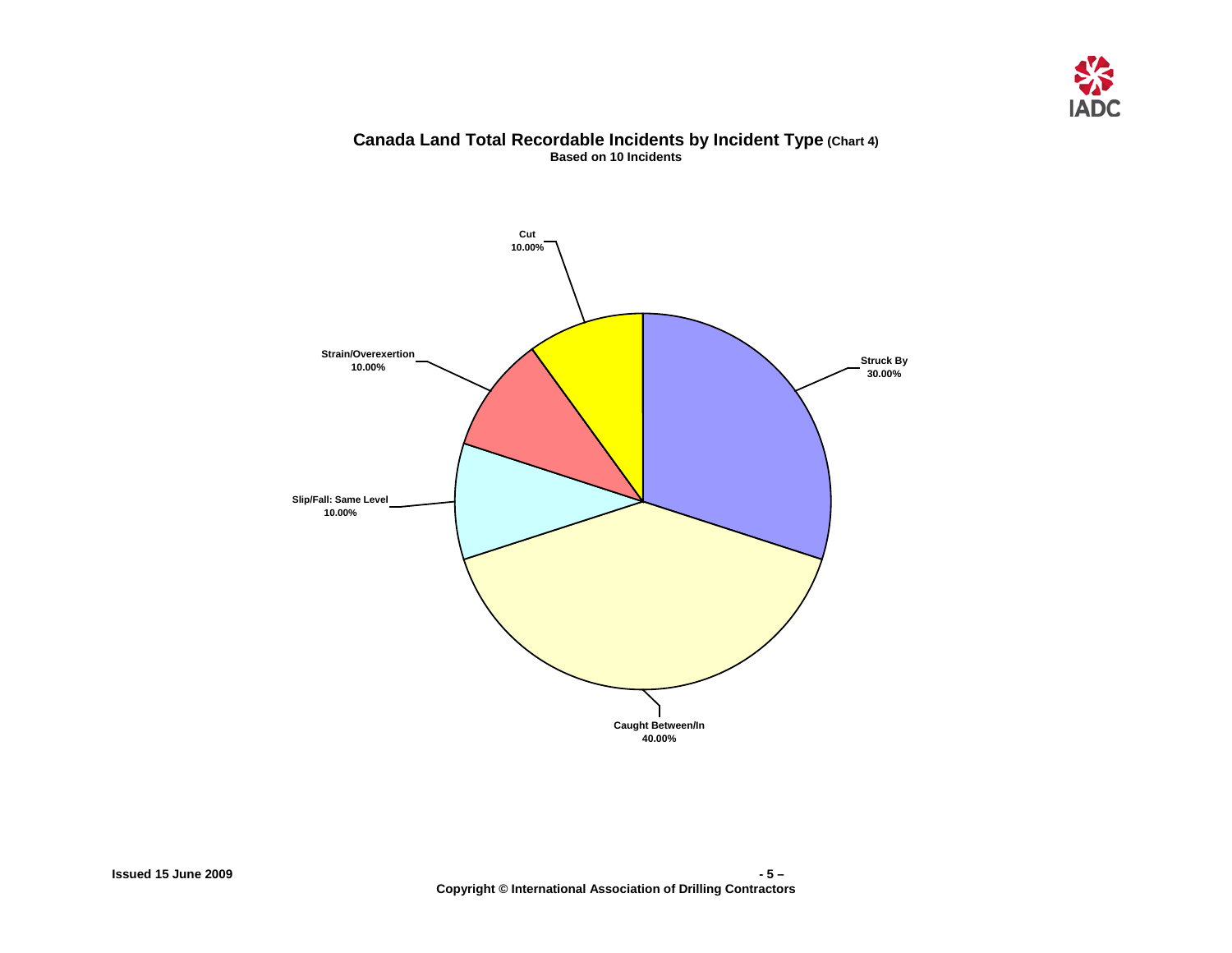

#### **Canada Land Total Recordable Incidents by Equipment (Chart 5) Based on 8 Incidents**

<span id="page-7-0"></span>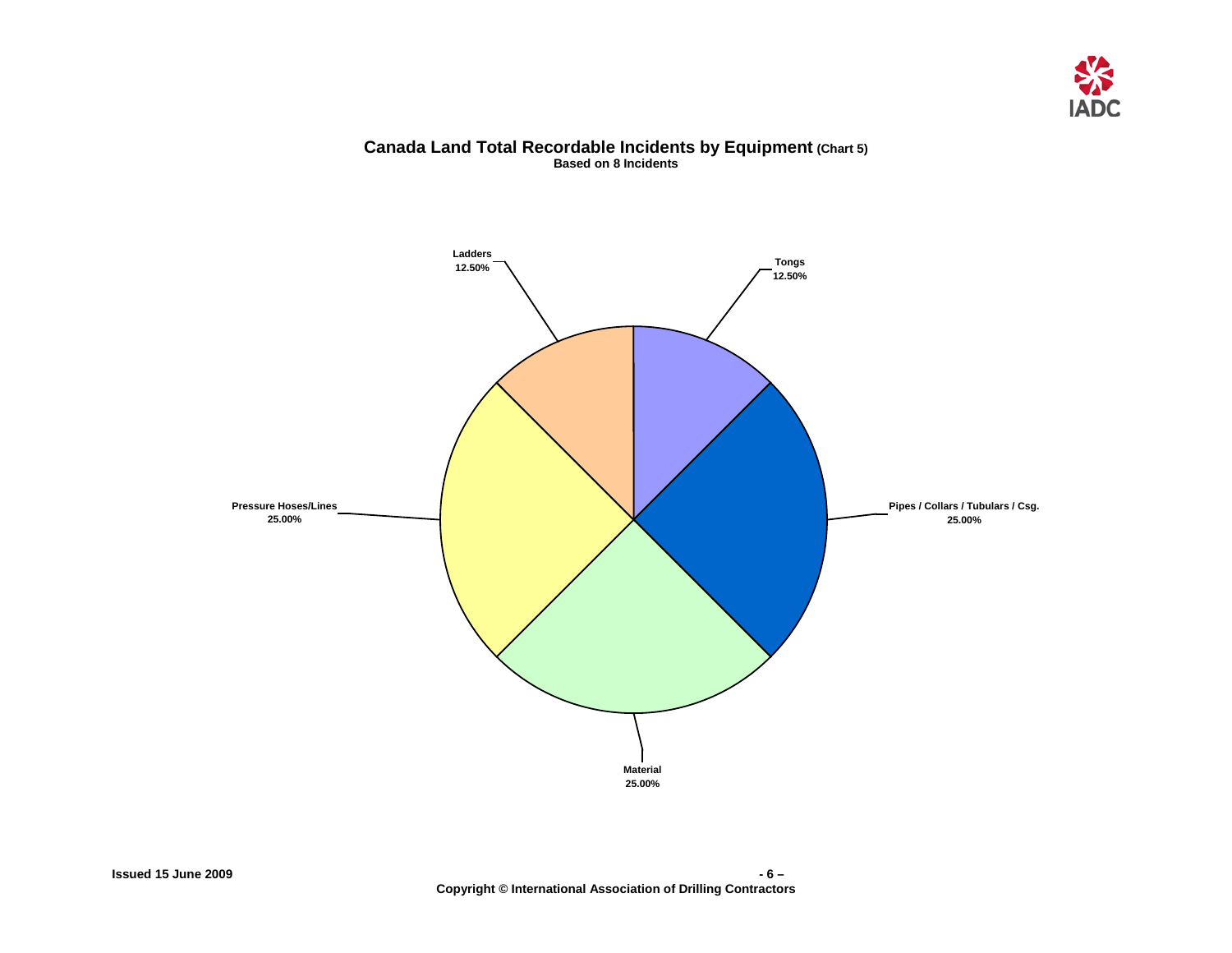

## <span id="page-8-0"></span>**Special Operations (wireline, perforating, etc.) 10.00% Rig/Equipment Repairs or Maintenance 10.00% Material Handling: Forklift 10.00% Material Handling: Manual 20.00% Running Casing/Tubing (rig up/down csg. tools) 10.00% Laying Down/Picking up Pipe/Tubulars 20.00% Tripping in/out (makeup/brakeout BHA, test tools, etc.) 10.00% Walking 10.00%**

#### **Canada Land Total Recordable Incidents by Operation (Chart 6) Based on 10 Incidents**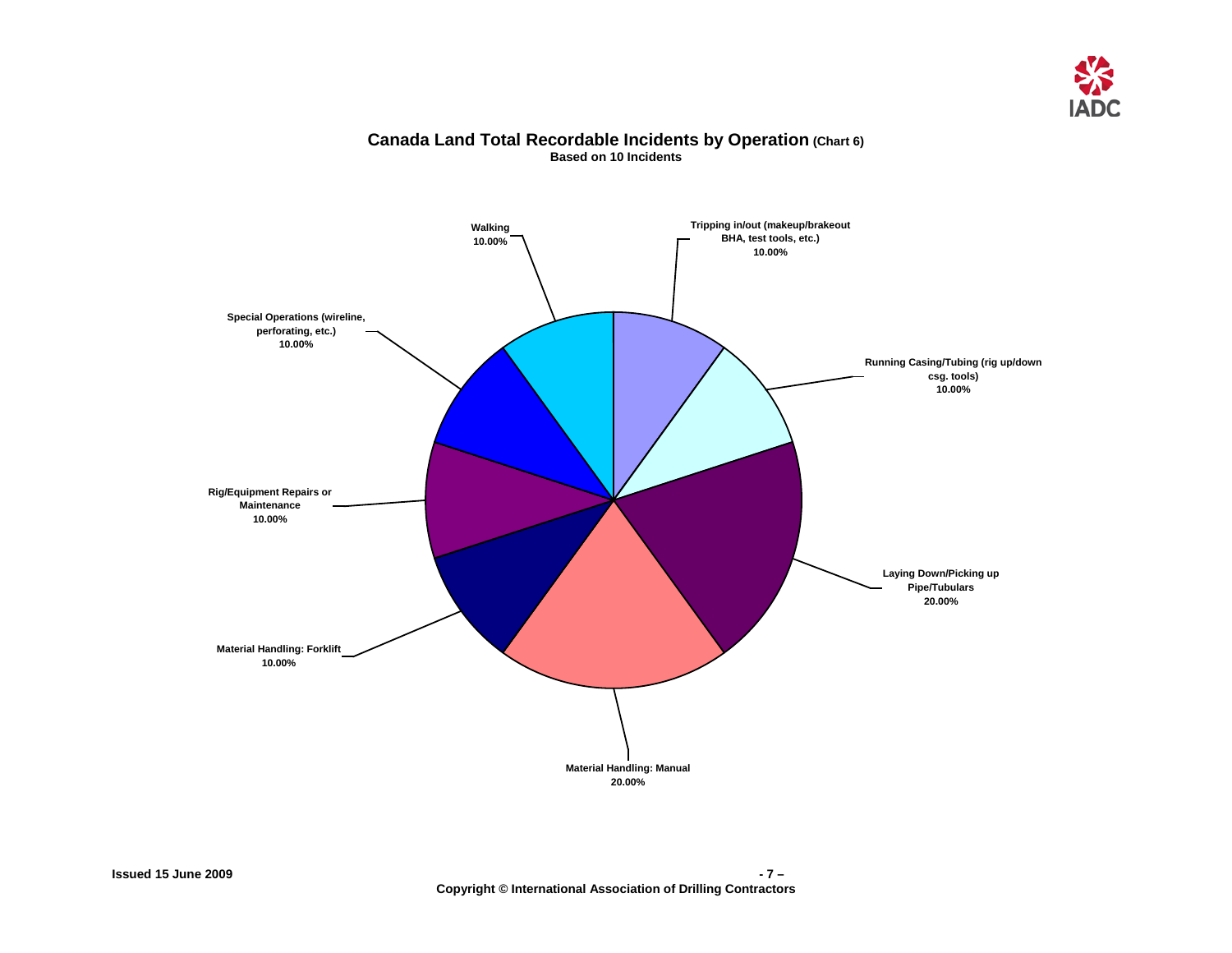

<span id="page-9-0"></span>

### **Canada Land Total Recordable Incidents by Location (Chart 7) Based on 9 Incidents**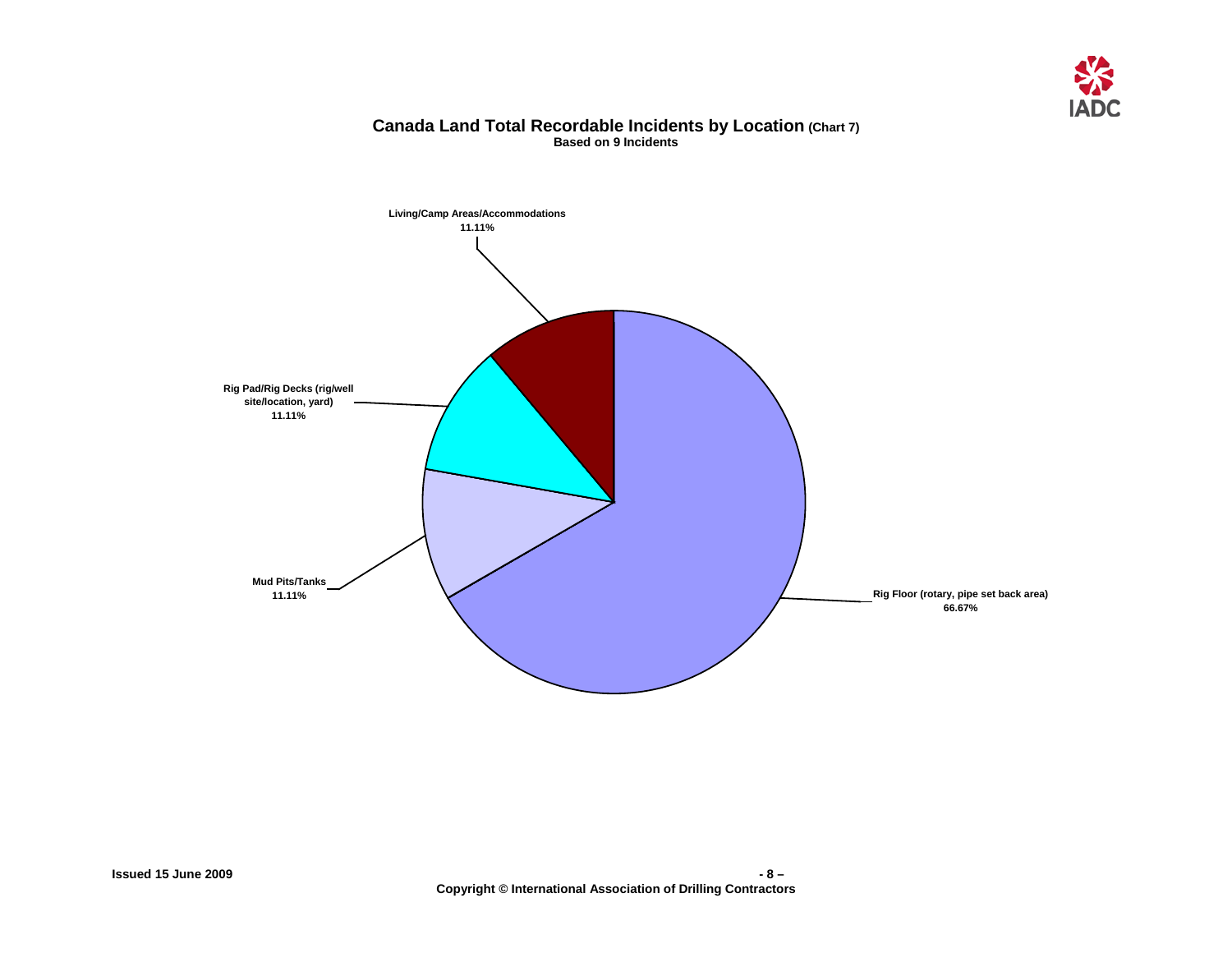

#### **Canada Land Total Recordable Incidents by Time in Service (Chart 8) Based on 10 Incidents**

<span id="page-10-0"></span>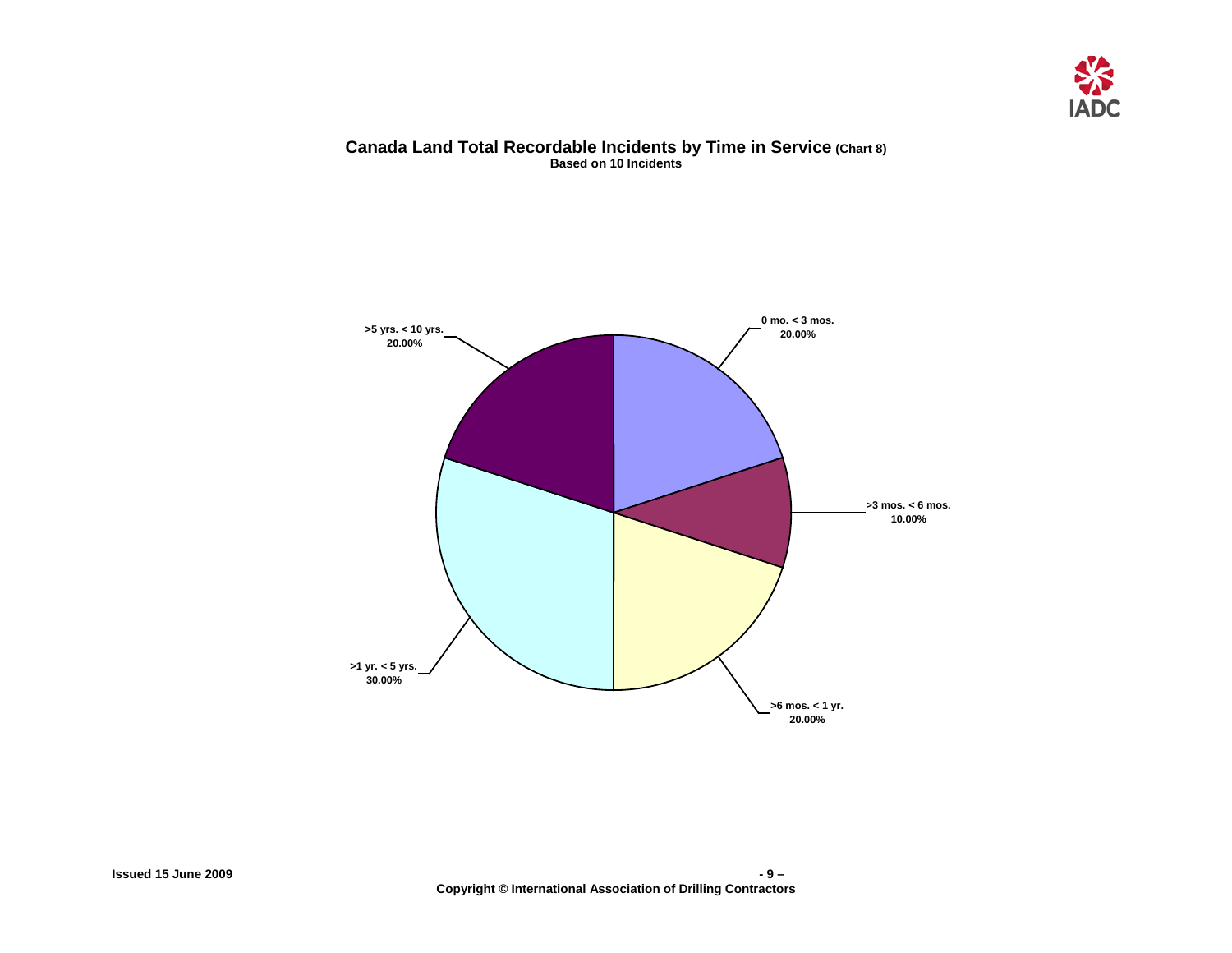

#### **Canada Land Total Recordable Incidents by Time of Day (Chart 9) Based on 10 Incidents**

<span id="page-11-0"></span>